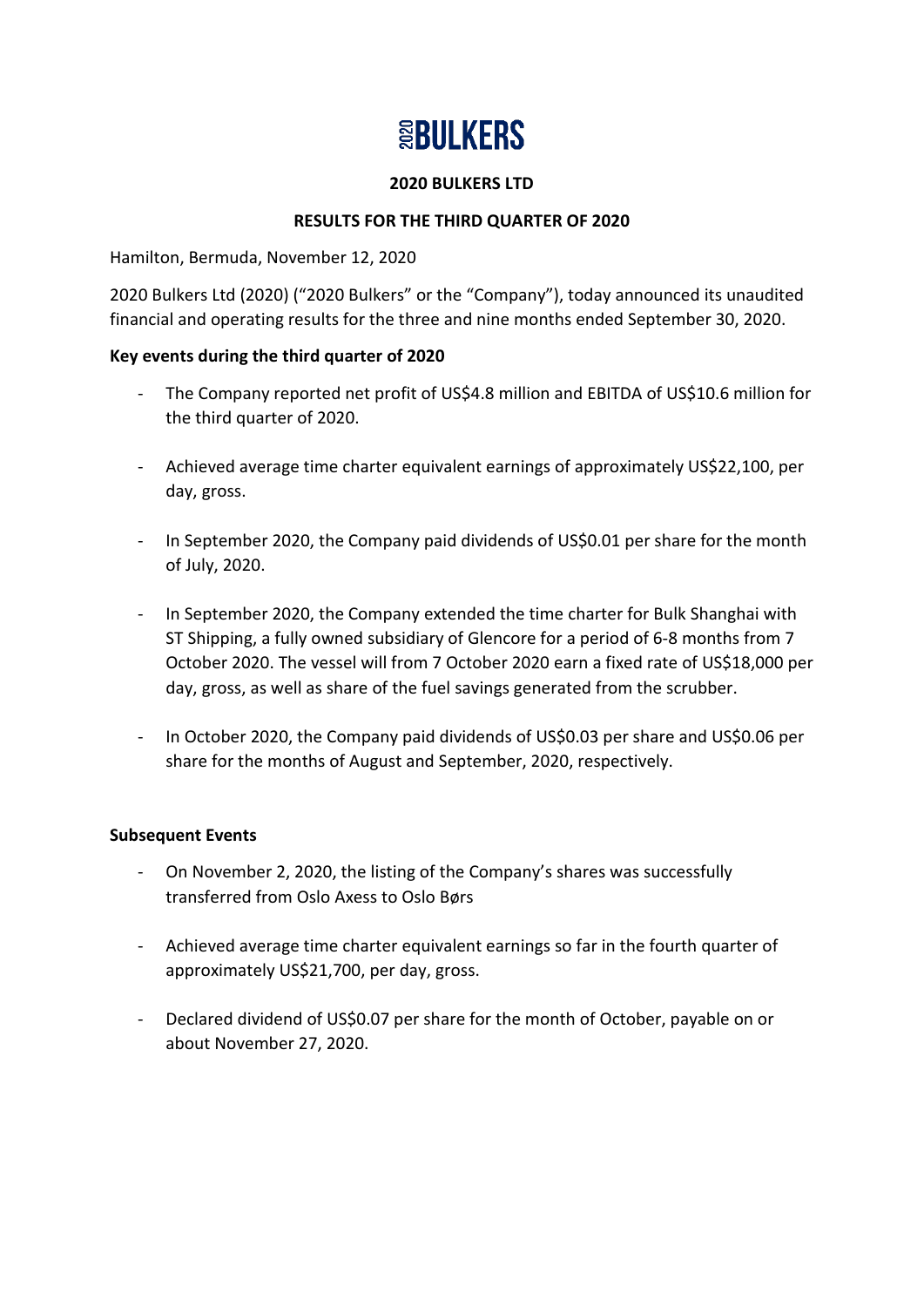#### **Management discussion and analysis**

#### *Consolidated Statements of Operations*

#### *Three months ended September 30, 2020*

Operating revenues were US\$15.7 million for the three months ended September 30, 2020 (US\$2.2 million in Q3 2019). The increase is driven by the entire fleet of eight vessels being in operation for the full quarter whereas only two of the vessels were operating during Q3 2019.

Total operating expenses were US\$8.0 million for the three months ended September 30, 2020 (US\$1.4 million in Q3 2019). Total operating expenses consists of vessel operating expenses, voyage expenses, general and administrative expenses and depreciation and amortization.

Vessel operating expenses were US\$3.9 million and US\$0.3 million for the three months ended September 30, 2020 and 2019, respectively. The increase is primarily due to eight vessels in operation during Q3 2020 compared to two vessels in operation part of Q3 2019 and estimated US\$0.3 million in Covid-19 related expenses.

Voyage expenses were US\$0.3 million for the three months ended September 30, 2020 (US\$ nil for Q3, 2019). The increase compared to the three months ended September 30, 2019 is due to commission for the eight vessels in operation for the full quarter.

General and administrative expenses were US\$0.9 million for the three months ended September 30, 2020 (US\$1.0 million in Q3 2019). The decrease compared to the three months ended September 30, 2019 is due to higher non-cash share option cost and Oslo Axess listing costs partly offset by lower activity during the three months ended September 30, 2019.

Depreciation and amortization were US\$2.9 million for the three months ended September 30, 2020 (US\$0.1 million in Q3 2019). The increase compared to the three months ended September 30, 2019 relates to depreciation on vessels delivered during the fourth quarter of 2019 and first half of 2020.

Total financial expenses, net, were US\$2.9 million for the three months ended September 30, 2020 (US\$ nil for Q3 2019). The principal items in the third quarter were:

- Interest expense of US\$2.8 million on long-term debt
- Other financial expense of US\$0.1 million

## *Nine months ended September 30, 2020*

Operating revenues were US\$34.3 million for the nine months ended September 30, 2020 (US\$2.2 million for the nine months ended September 30, 2019). The increase compared to the nine months ended September 30, 2019 is driven by four vessels in operation for the full nine months, Bulk Shenzhen and Bulk Sydney commenced operation in January 2020 and Bulk Sao Paulo and Bulk Santos commenced operation in June 2020. Bulk Sandefjord and Bulk Santiago commenced operation in August and September 2019, respectively.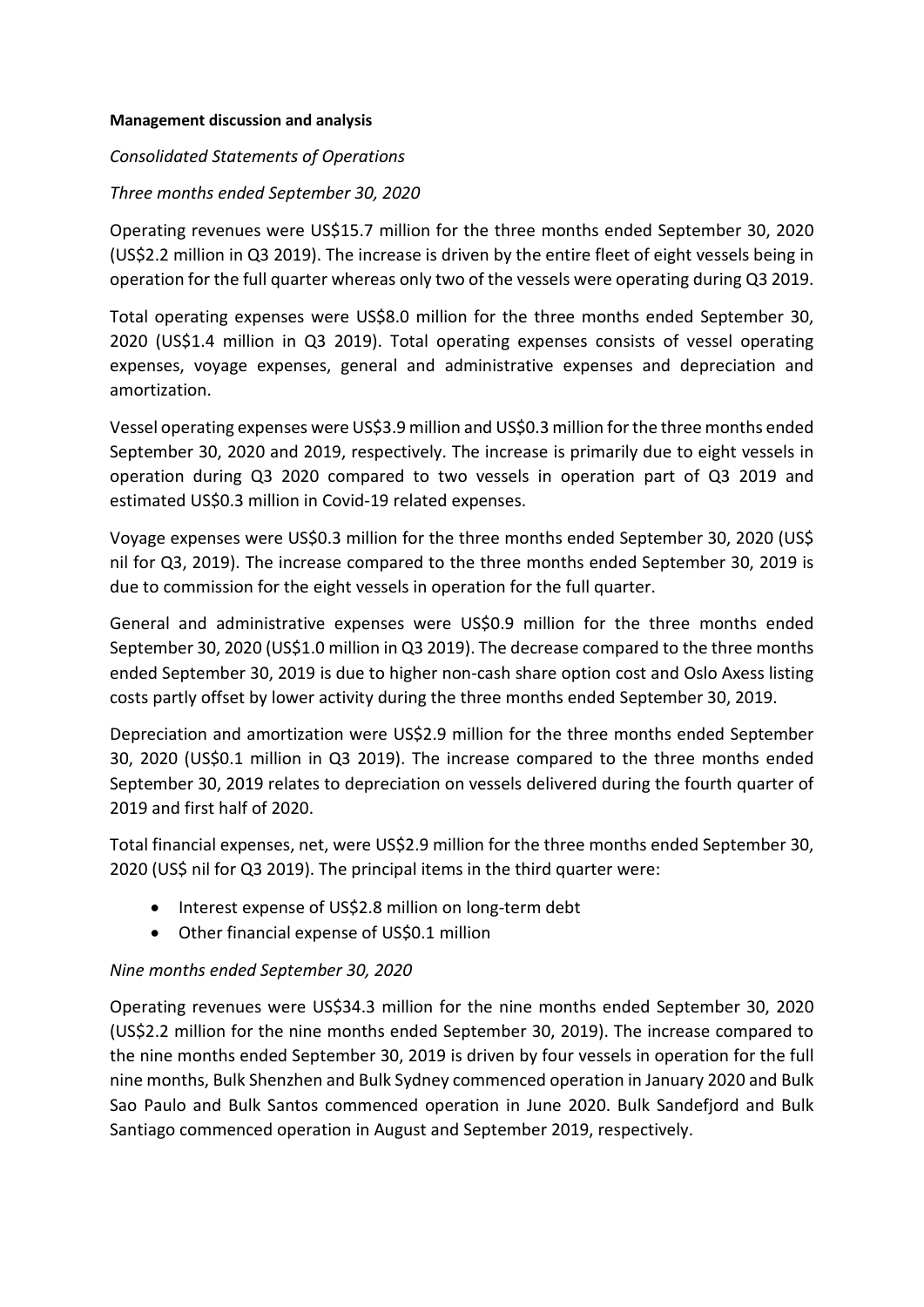Total operating expenses were US\$19.4 million for the nine months ended September 30, 2020 (US\$3.8 million for the nine months ended September 30, 2019).

Vessel operating expenses were US\$9.2 million and US\$0.3 million for the nine months ended September 30, 2020 and 2019, respectively. The increase compared to the nine months ended September 30, 2019 is driven by the expansion of the fleet as discussed above under Operating revenues. In addition, the Company estimates US\$0.3 milllion in Covid-19 related expenses for the three months ended September 30, 2020.

Voyage expenses were US\$1.0 million for the nine months ended September 30, 2020 (US\$ nil for the nine months ended September 30, 2019). The increase compared to the nine months ended September 30, 2019 is due to commission and expenses incurred between delivery of Bulk Shenzhen, Bulk Sao Paulo and Bulk Santos from the yard and delivery on time charter during the first half of 2020.

General and administrative expenses were US\$2.2 million for the nine months ended September 30, 2020 (US\$3.3 million for the nine months ended September 30, 2019). Please see analysis for the third quarter of 2020 which is also valid for the nine months ended September 30, 2020.

Depreciation and amortization were US\$7.0 million for the nine months ended September 30, 2020 (US\$0.2 million for the nine months ended September 30, 2019). Please see analysis for the third quarter of 2020 which is also valid for the nine months ended September 30, 2020.

Total financial expenses, net, were US\$7.4 million for the nine months ended September 30, 2020 (US\$ nil for the nine months ended September 30, 2019). The increase is primarily due to interest expense on additional long-term debt related to vessel financing.

## *Consolidated Balance Sheet*

The Company had total assets of US\$397.9 million as of September 30, 2020, (December 31, 2019: US\$283.1 million). The increase in total assets of the Company is primarily driven by financing and delivery of four vessels from New Times Shipyard during the first half of 2020.

As of September 30, 2020, equity was US\$141.6 million which corresponds to an equity ratio of 35.6%. As of December 31, 2019, equity was US\$138.1 million which corresponds to an equity ratio of 48.8%.

Total liabilities as of September 30, 2020, were US\$256.3 million (December 31, 2019: US\$145.0 million). The increase is primarily attributable to four draw-downs on the term loan facility during the first half of 2020.

## *Consolidated Statement of Cash Flows*

## *Three months ended September 30, 2020*

Net cash provided by operating activities was US\$7.3 million for the three months ended September 30, 2020 (US\$1.1 million in Q3 2019). The improved cash flow compared to the three months ended September 30, 2019 is due to earnings from eight vessels in operation in Q3 2020. Two vessels were in operation during Q3 2019.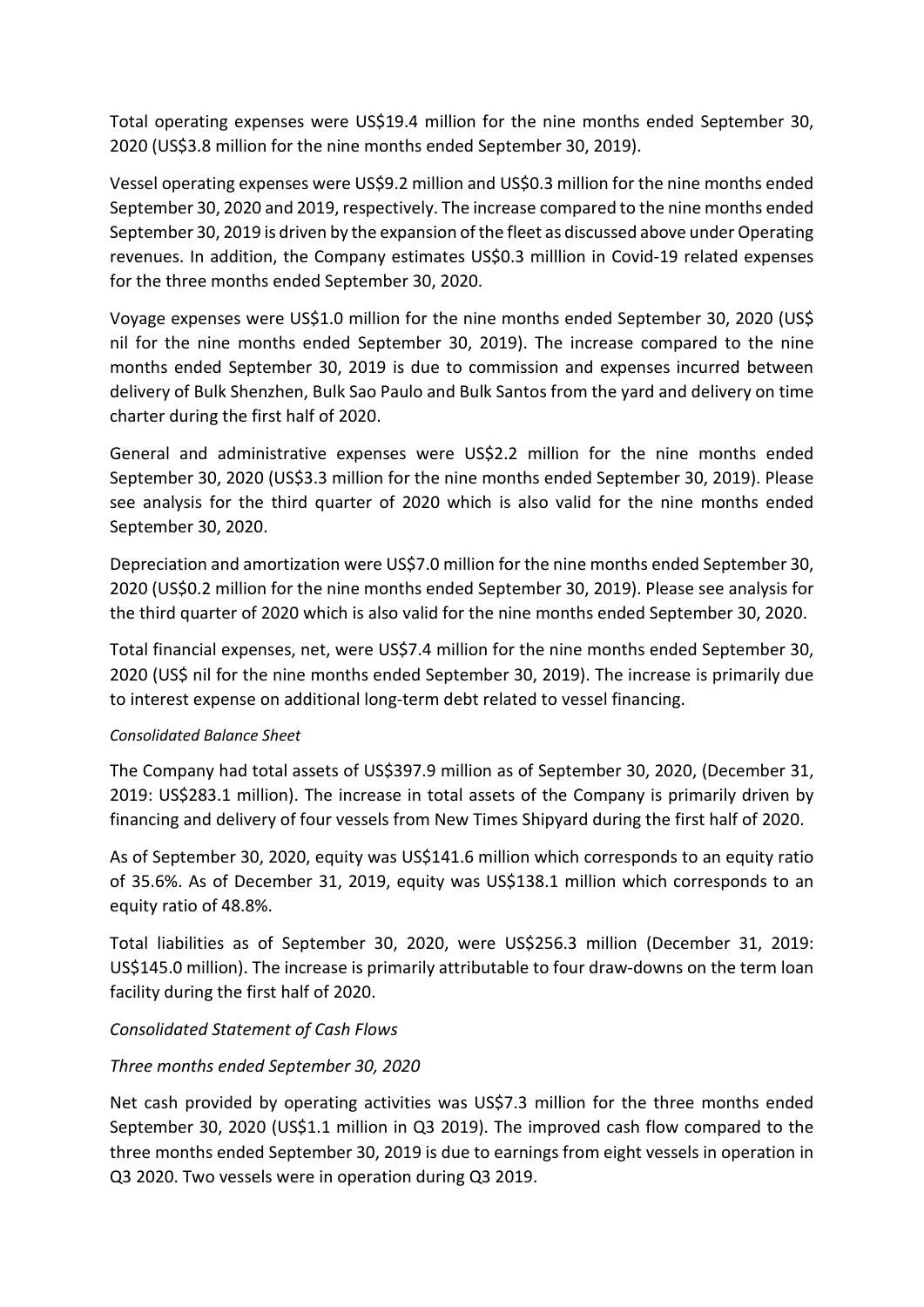Net cash used in investing activities was US\$0.2 million for the three months ended September 30, 2020 (US\$57.0 million in Q3 2019). The Company paid delivery instalments of US\$55.9 million for "Bulk Sandefjord" and "Bulk Santiago" during Q3, 2019.

Net cash used in financing activities was US\$4.0 million during the three months ended September 30, 2020 (US\$60.0 million provided by financing activities in Q3 2019). The Company repaid US\$3.8 million of long-term debt during Q3 2020. In Q3 2019 the Company received proceeds from two draw-downs on the term loan facility.

## *Nine months ended September 30, 2020*

Net cash provided by operating activities was US\$14.8 million for the nine months ended September 30, 2020 (US\$ nil for the nine months ended September 30, 2019). The increase compared to the nine months ended September 30, 2019 is due to earnings from four vessels in operation for the full nine months, Bulk Shenzhen and Bulk Sydney commenced operation in January 2020 and Bulk Sao Paulo and Bulk Santos commenced operation in June 2020.

Net cash used in investing activities was US\$124.0 million for the nine months ended September 30, 2020 (US\$124.2 million for the nine months ended September 30, 2019). The Company paid delivery instalments of US\$121.6 million for Bulk Shenzhen, Bulk Sydney, Bulk Sao Paulo and Bulk Santos during the nine months ended September 30, 2020. During the nine months ended September 30, 2019 the Company paid total instalments of US\$121.5 million including delivery instalments of US\$55.9 million on the Company's newbuildings.

Net cash provided by financing activities was US\$108.5 million during the nine months ended September 30, 2020 (US\$128.5 million for the nine months ended September 30, 2019). The Company drew US\$120.0 million on the term loan facility when the Company paid delivery instalments for Bulk Shenzhen, Bulk Sydney, Bulk Sao Paulo and Bulk Santos during the nine months ended September 30, 2020. The Company also repaid US\$8.7 million of long-term debt as well as paying US\$1.7 million of dividends during the nine months ended September 30, 2020. The Company completed two private placements raising net proceeds of US\$63.6 million as well as drawing US\$60.0 million on the term loan facility during the nine months ended September 30, 2019.

## **Corporate Development and Financing**

Q3 2020 marks the first quarter with the Company's full fleet in operations. The Board is pleased that the Company has remained profitable for five consecutive quarters following delivery of the first vessel in Q3 2019.

As the Company has no further capital expenditure commitments, the Board is focusing on returning the majority of operational free cash flow after debt service back to shareholders on a monthly basis. The Company re-instated monthly cash distributions in July and has since then announced cash distributions totaling US\$0.17 per share.

The Company has a solid funding situation with a cash position of approximately US\$19 million as of November 11, 2020.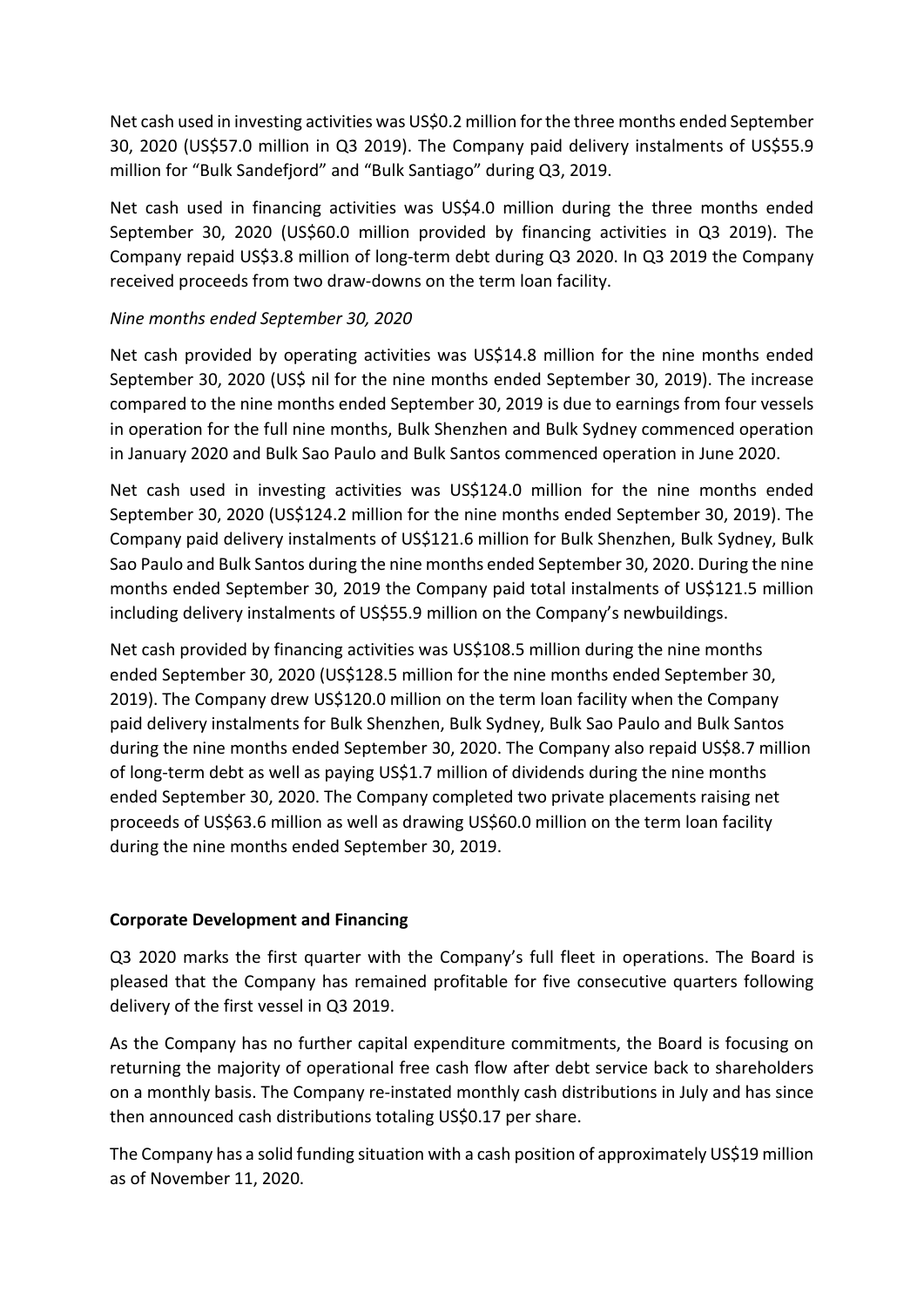The Company currently has around US\$235 million of net debt, corresponding to approximately US\$29 million per ship. Based on the amortization profile of the debt and sale leaseback financing, debt will be repaid by approximately US\$15 million per year, corresponding to an annual average debt reduction of US\$1.85 million per ship.

### **Commercial update**

The Company achieved average time charter equivalent earnings of approximately US\$22,100 per day, gross, in the third quarter of 2020. The Company's vessels trading on index-linked time charter earned approximately US\$30,200 per day, gross, including average daily scrubber benefits of approximately US\$1,500 per day and the Company's vessels on fixed time charter earned approximately US\$19,400 per day including average daily scrubber benefits of approximately US\$1,300 per day for two of the vessels.

The Baltic 5TC Capesize Index averaged US\$20,761 per day in Q3 2020.

So far in the fourth quarter, the Company has achieved time charter equivalent earnings of approximately US\$21,700 per day. The Baltic 5TC Capesize Index has averaged US\$21,247 per day in the same period.

#### **Chartering update**

2020 Bulkers has outperformed the Baltic 5TC index for 13 out of 15 months since delivery of its first vessel.

For the remainder of 2020, the Company has fixed employment for six vessels, covering approximately 71% of its total 400 operating days at an average TCE rate of US\$18,300 per day. The Company additionally earns a scrubber premium for three of the vessels trading on fixed rate time charters. The remaining two vessels are trading at index-linked time charters, where they also receive a premium related to the fuel cost savings from the scrubbers.

For 2021, the Company has fixed employment for 120 days at US\$18,000 per day and 2,800 days open or linked to the development in the Capesize spot market. Although the Company is likely to increase the level of fixed rate time charter coverage somewhat, the Company will seek to retain a significant spot exposure to an expected recovery in the Capesize market. The structure of the index-linked contracts allows the Company to increase the level of fixed rate coverage on the basis of the prevailing FFA market.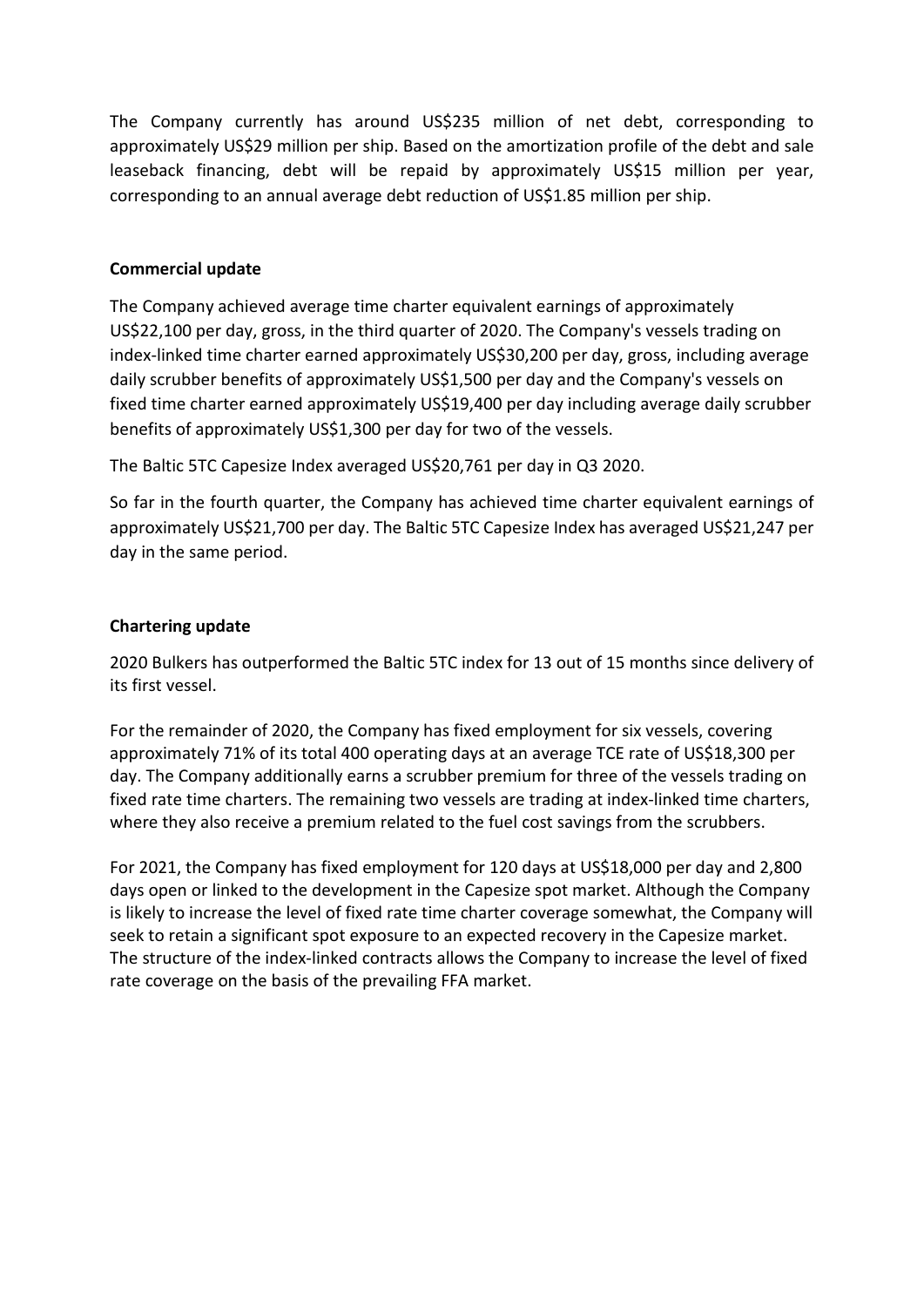The current delivery chartering status is summarized in the table below:

| Ship name                                    | <b>Delivery</b>         | <b>Charterer</b>     | Rate US\$                                                                                                  | <b>Charter expiry</b>               |
|----------------------------------------------|-------------------------|----------------------|------------------------------------------------------------------------------------------------------------|-------------------------------------|
| <b>Bulk Sandefjord</b>                       | Aug-19                  | Koch                 | 14,378 + scrubber benefit<br>until 31 Dec 2020, index<br>Linked + premium +<br>scrubber benefit thereafter | Aug-22                              |
| <b>Bulk Santiago</b>                         | Sep-19                  | Koch                 | 19,525 until 15 Dec 2020,<br>index linked + premium +<br>scrubber benefit thereafter                       | $Nov-21 - Jan-22$                   |
| <b>Bulk Seoul</b>                            | Oct-19                  | Koch                 | 22,250 until 31 Dec 2020,<br>index linked + premium +<br>scrubber benefit thereafter                       | $Dec-21 - Feb-22$                   |
| <b>Bulk Shanghai</b><br><b>Bulk Shenzhen</b> | <b>Nov-19</b><br>Jan-20 | Glencore<br>Glencore | 18,000 + scrubber benefit<br>21,919                                                                        | $Mar - Jun-21$<br>$Dec-20 - Feb-21$ |
| <b>Bulk Sydney</b>                           | Jan-20                  | <b>Koch</b>          | 14,002 + scrubber benefit<br>until 31 Dec 2020, index<br>Linked + premium +<br>scrubber benefit thereafter | $Jan-23$                            |
| <b>Bulk Sao Paulo</b>                        | <b>Jun-20</b>           | Glencore             | Index linked + premium +<br>scrubber benefit                                                               | $May - Jul-23$                      |
| <b>Bulk Santos</b>                           | <b>Jun-20</b>           | Glencore             | Index linked + premium +<br>scrubber benefit                                                               | $May - Jul-23$                      |

#### **Market commentary**

The Baltic Capesize index today stands at US\$13,379 per day having averaged US\$21,247 per day so far in the fourth quarter and US\$13,114 year to date.

Global exports of iron continued to increase in the third quarter, with total exports of 404 million tons, up from 382 million tons in the second quarter and 340 million tons in the first quarter.

The Company believes that the improved Capesize rates in the second half of the year can largerly be attributed to an increase in Brazilian shipment volumes. Brazilian iron ore exports reached 98 million tons in the third quarter, up from 80 million tons in the second quarter and 65 million tons in the first quarter. Vale, Brazil's largest iron ore producer is targeting a production level of more than 400 million tons of iron ore per year within the coming years, which may further support the Capesize market. The level of Brazilian ore exports has a significant impact on the Capesize market, as one ton of iron ore exported from Brazil requires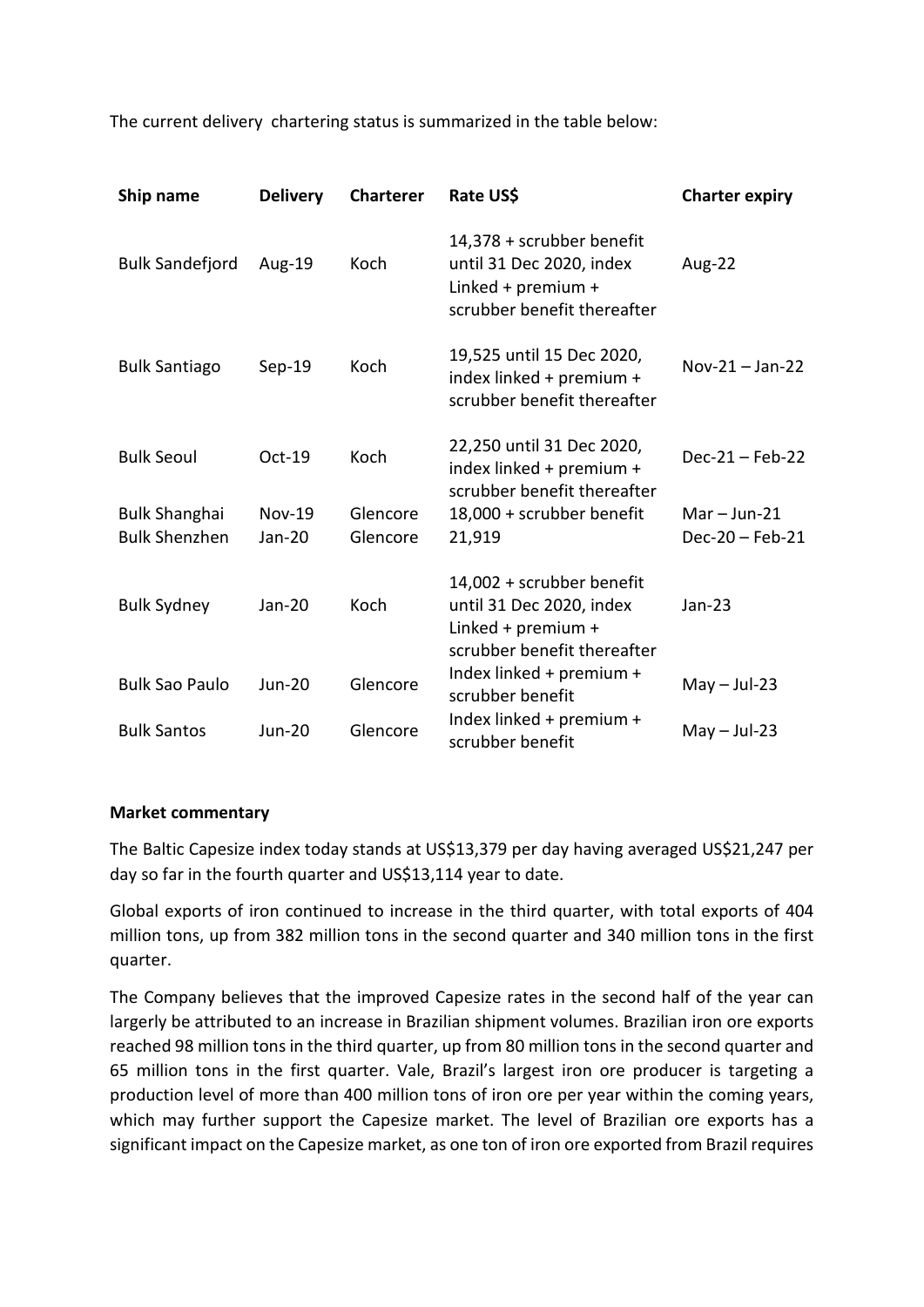approximately three times the shipping capacity, compared to one ton exported from Australia.

The Chinese steel industry continues to be the most important demand driver for seaborne iron ore, with an estimated 70% share of total imports. Chinese iron ore imports are up 11% year over year for the period January through October 2020. Iron ore imports for October showed an increase of 15% compared to October last year.

Chinese iron ore port inventories currently stand at 128 million tons, compared to 126 million tons at the same time last year. The current inventories represent 37 days of consumption, down from 40 days at the same time last year.

Chinese steel production has continued to run at a high utilization rate with year to date production levels up 11.8% year over year, while the rest of the world has seen a drop in steel production of 6.7% compared to last year. The Company believes the Chinese economic stimulus following the Covid-19 outbreak will continue to have a positive effect on steel demand in the coming quarters. Demand in the rest of the world is expected to recover if and when an effective vaccine against Covid-19 can be widely distributed.

Growth in vessel supply is expected to abate in 2021 with a Capesize orderbook of 17.1 million DWT, down from expected deliveries of 24.8 million DWT in 2020. The Capesize orderbook for 2022 currently stands at 5.3 million tons. So far this year only 12 Capesize vessels have been ordered, the lowest level in more than 20 years. New ordering is expected to remain subdued due to lack of financing available from traditional lenders, as well as technological uncertainties as it relates to the optimal propulsion systems to meet the shipping industry's ambitions for de-carbonization.

Year to date, 45 Capesize vessels, totaling 10.5 million DWT have been scrapped.

## **Dry bulk fleet development**

The global dry bulk fleet stands at 902 million dwt as of October 1, 2020, up from 863 million dwt on October 1, 2019.

The current orderbook for dry bulk vessels currently stands at 7.0% of the existing fleet, down from 11.2% in October 2019.

A total of 6.05 million dwt has been ordered year to date (October-20), significantly less than the 17.2 million dwt ordered during the same period in 2019 (October-19).

A total of 8.75 million dwt has been scrapped year to date (October-20), compared to 4.84 million dwt for the same period in 2019 (October-19).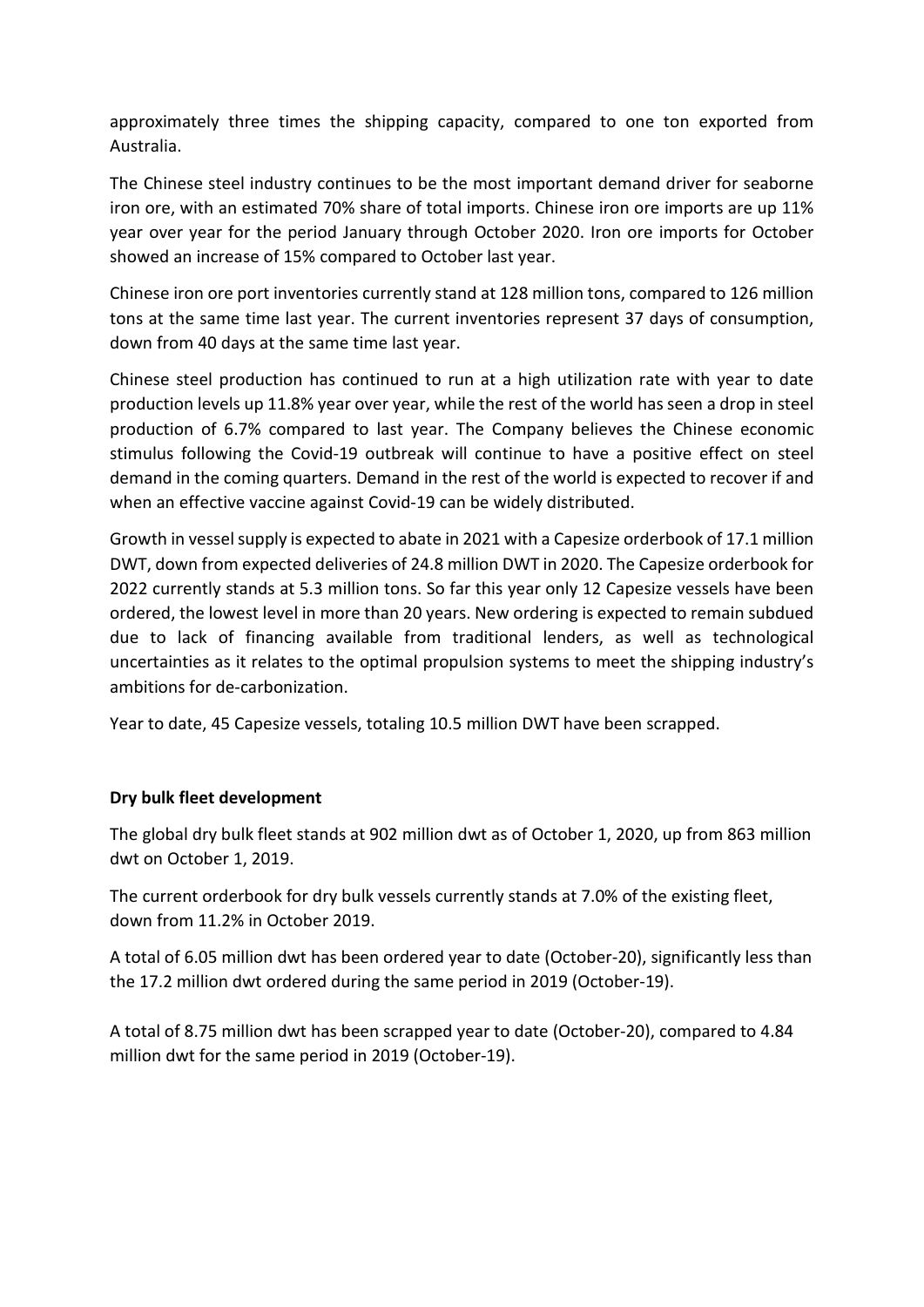#### **Impact of Covid-19**

Port restrictions, including immigration restrictions and quarantine measures related to Covid-19, continue to create challenges for crew changes on regular intervals. The Company estimates that operating expenses for the quarter was negatively impacted by approximately US\$350 per day per ship on average due to increased costs related to travel, quarantines and testing of crews. Additionally, the Company recorded approximately 3.7 days of off-hire in the third quarter due to vessels deviating from their optimal route in conjunction with crew changes.

We expect to continue to incur higher than normal operating expenses as well as some offhire related to crew changes for as long as Covid-19 continues to have an impact. We continue to work closely with our technical managers to protect the safety and well-being of our crews while minimizing potential off-hire related to crew changes.

The Board would like to thank the dedicated seafarers aboard our vessels. These seafarers, many of whom have had their terms of service onboard extended due to logistical difficulties, are critical to the success of the Company.

## **Outlook**

2020 Bulkers has a robust financial structure with moderate financial leverage and a solid cash position.

Our operating cash breakeven, which includes operating expenses, G&A and debt service, is for the remainder of 2020 largerly covered by the six vessels on fixed rate time charters. For 2021, we expect operating cash breakeven of approximately US\$14,400 per day, including the additional costs related to Covid-19.

Based on the current FFA curve for 2021 we estimate 12 month time charter rates for a scrubber fitted Newcastlemax of around US\$19,000 per day.

The Company will continue its strong capital discipline, and will remain focused on returning the majority of free cash flow to shareholders as cash distributions.

#### **Invitation to webcast and conference call Q3 2020 results**

2020 Bulkers Ltd. will release its financial results for the third quarter of 2020 on Thursday, November 12, 2020. A conference call and webcast will be held at 3:00 PM CET. The earnings report and presentation will be available from the Investor Relations section on www.2020bulkers.com on the same day.

In order to listen to the presentation, you may do one of the following:

Listen-only webcast (including the slide presentation): [https://edge.media](https://edge.media-server.com/mmc/p/szz7cgx2)[server.com/mmc/p/szz7cgx2](https://edge.media-server.com/mmc/p/szz7cgx2) or you can click the "Webcast" link on [www.2020bulkers.com/investor-relations/](http://www.2020bulkers.com/investor-relations/)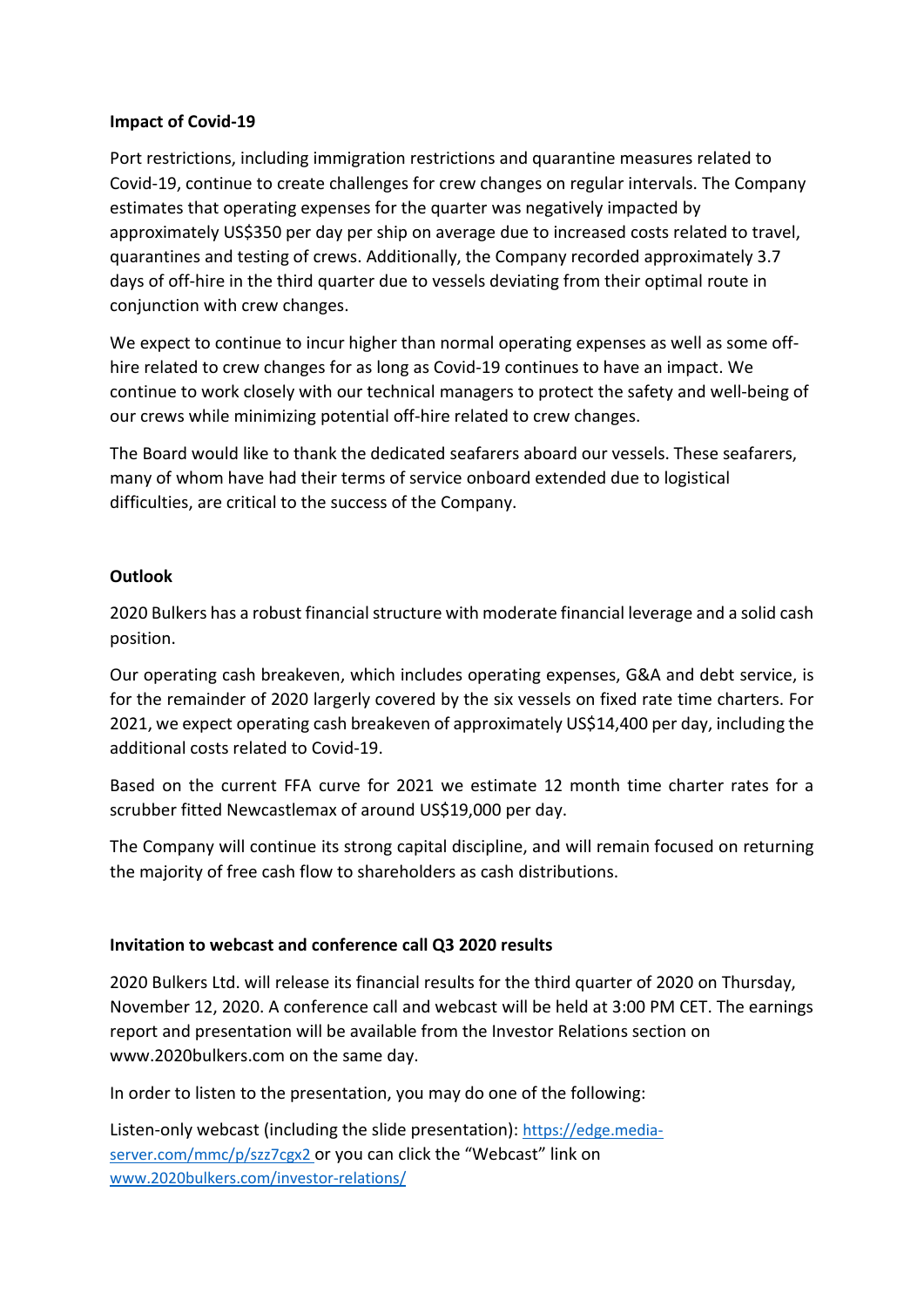#### Telephone conference

Dial in details, Participants:

In the 10 minutes prior to call start time, please call the appropriate participant dial-in number and enter the Event Plus Passcode stated below. Please leave any information requested after the tone.

#### **Event Plus Passcode:..... 5545634**

| Standard International: +44 (0) 2071 928338                     |  |  |  |  |
|-----------------------------------------------------------------|--|--|--|--|
| Norway (local): +47 21 56 30 15                                 |  |  |  |  |
| Norway (toll free): 800 568 65                                  |  |  |  |  |
| UK (local): +44 (0) 844 481 9752                                |  |  |  |  |
| UK (toll free): 0800 279 6619                                   |  |  |  |  |
| US (local): +1646 741 3167                                      |  |  |  |  |
| US (toll free): 1877 870 9135                                   |  |  |  |  |
| Participants will be asked for their full name & Conference ID. |  |  |  |  |

There will be a Q&A session after the presentation.

#### **Forward-Looking Statements**

This announcement includes forward looking statements. Forward looking statements are, typically, statements that do not reflect historical facts and may be identified by words such as "anticipate", "believe", "continue", "estimate", "expect", "intends", "may", "should", "will" and similar expressions. The forward-looking statements in this announcement are based upon various assumptions, many of which are based, in turn, upon further assumptions. Although 2020 Bulkers Ltd. believes that these assumptions are reasonable, they are, by their nature, uncertain and subject to significant known and unknown risks, contingencies and other factors which are difficult or impossible to predict and which are beyond our control. Such risks, uncertainties, contingencies and other factors could cause actual events to differ materially from the expectations expressed or implied by the forwardlooking statements included herein.

The information, opinions and forward-looking statements contained in this announcement speak only as of the date hereof and are subject to change without notice.

#### **About 2020 Bulkers Ltd.**

2020 Bulkers Ltd. is a limited liability company incorporated in Bermuda on 26 September 2017. The Company's shares are traded on Oslo Børs under the ticker "2020".